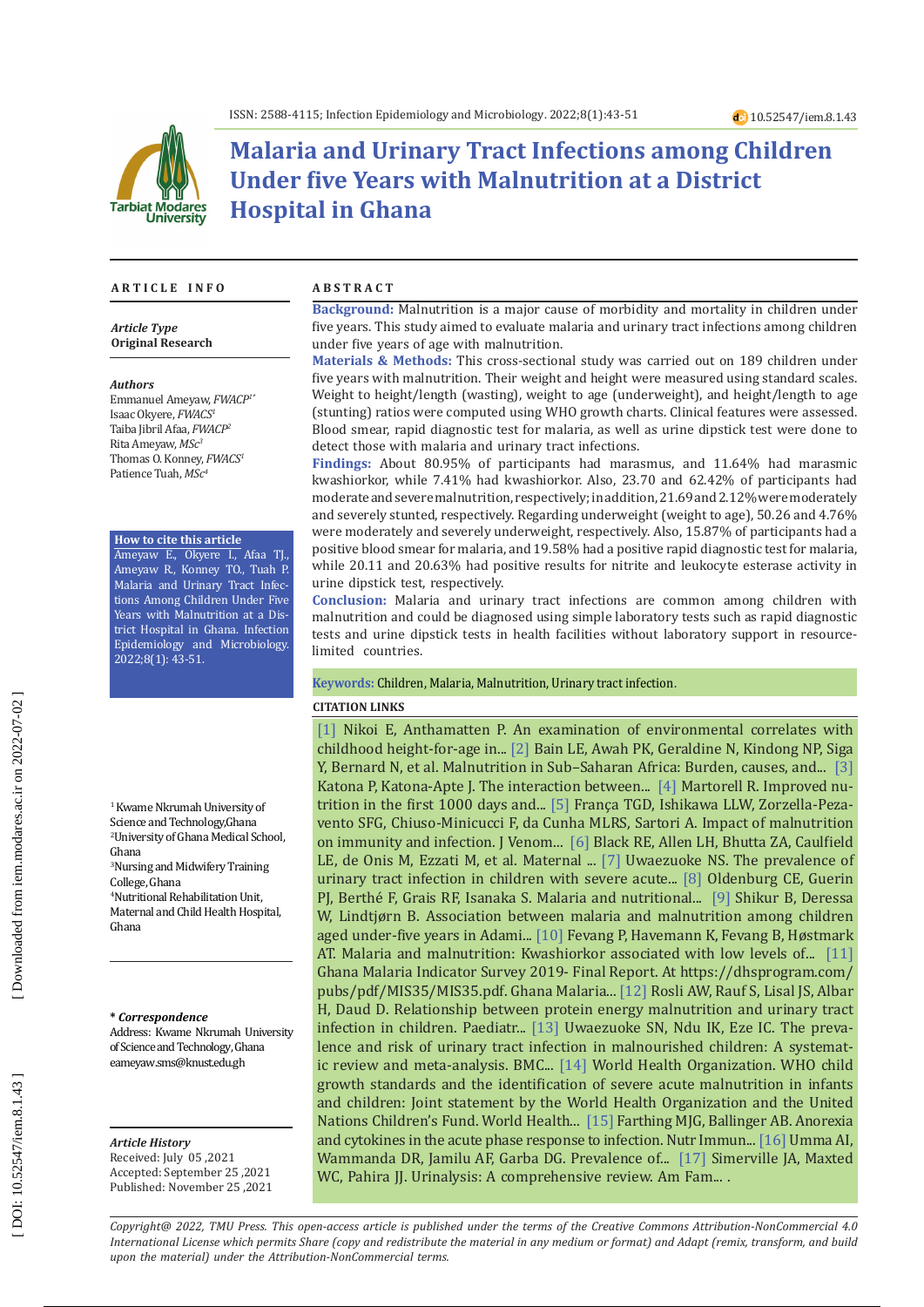### **Introduction**

Malnutrition is defined as the mismatch between nutrients intake and energy expended and the demand for more nutrients to ensure growth and perform<br>other physiological functions [1]. The other physiological functions  $[1]$ . The World Food Program (WFP) also defines malnutrition as a state in which individuals' physical function is impaired to the point that they could no longer maintain bodily processes and functions required, such as growth, pregnancy, lactation, physical work, resistance to diseases, and recovery [2].

Malnutrition makes an individual more prone to infections, which in turn contribute to malnutrition, resulting in a vicious cycle. Poor dietary intake leads to weight loss, low immunity, mucosal damage, invasion by pathogens, and impaired growth and development in children [3]. The development of the infant's immune system during the first 1000 days of life is so sensitive that any imbalance in nutrition or prolonged inadequate nutrition leads to immunodeficiency that makes the infant more susceptible to infections [4]. Malnutrition is caused by disordered nutrient assimilation and characterized by recurrent infections and chronic inflammation, implying an underlying immune defect. It is considered as the most important risk factor for illness and death among malnourished children. Both the innate and adaptive arms of the immune system have been consistently demonstrated to be impaired in children with malnutrition  $[3, 5]$ .

Malnutrition in children is complicated by infections such as malaria, diarrhoea, pneumonia, and urinary tract and respiratory infections [6, 7]. Malaria infection is common among children treated for uncomplicated severe acute malnutrition and may lead to stunting  $^{[8]}$ . Shikur et al. (2016)  $^{[9]}$  showed that children who were severely wasted had higher odds of malarial infection. Fevang et

al.  $(2018)$ <sup>[10]</sup> also found that children with marasmus were more infected with malaria, while those with kwashiorkor were found to have significantly lower levels of *Plasmodium falciparum* parasitaemia. However, the prevalence of malaria in children under five years without malnutrition has decreased consistently from 27% in 2014 to 21 and 14% in 2016 and 2019, respectively [11]. Children with severe acute malnutrition are more prone to urinary tract infection than well-nourished children due to decreased immunity. According to Rosli et al. (2008), [12] children with malnutrition are 2.6 times more likely to develop urinary tract infections compared to well-nourished children. Uwaezuoke (2016) [7] in a review article demonstrated that there is overwhelming evidence suggesting that children with malnutrition are highly susceptible to urinary tract infections. Furthermore, Uwaezuoke et al.  $(2019)^{[13]}$  in another review and metaanalysis on data from 34 studies involving 3,294 malnourished children, found a pooled prevalence of 17% and a pooled odd ratio of 2.34 for urinary tract infections in 2,051 children with malnutrition (1,052 malnourished children versus 999 controls). **Objevtives:** This study was carried out to evaluate urinary tract infections and malaria among children with malnutrition at the Maternal and Child Health Hospital in Kumasi, Ghana.

## **Materials and Methods**

**Study Design:** This prospective crosssectional study was conducted in outpatient and inpatient clinics at the Maternal and Child Health Hospital (MCHH) in Kumasi, Ghana.

This study was performed on 200 children in the age range of 0 to 59 months with suspected malnutrition, referring to the hospital during the study period. During the assessment, three children were not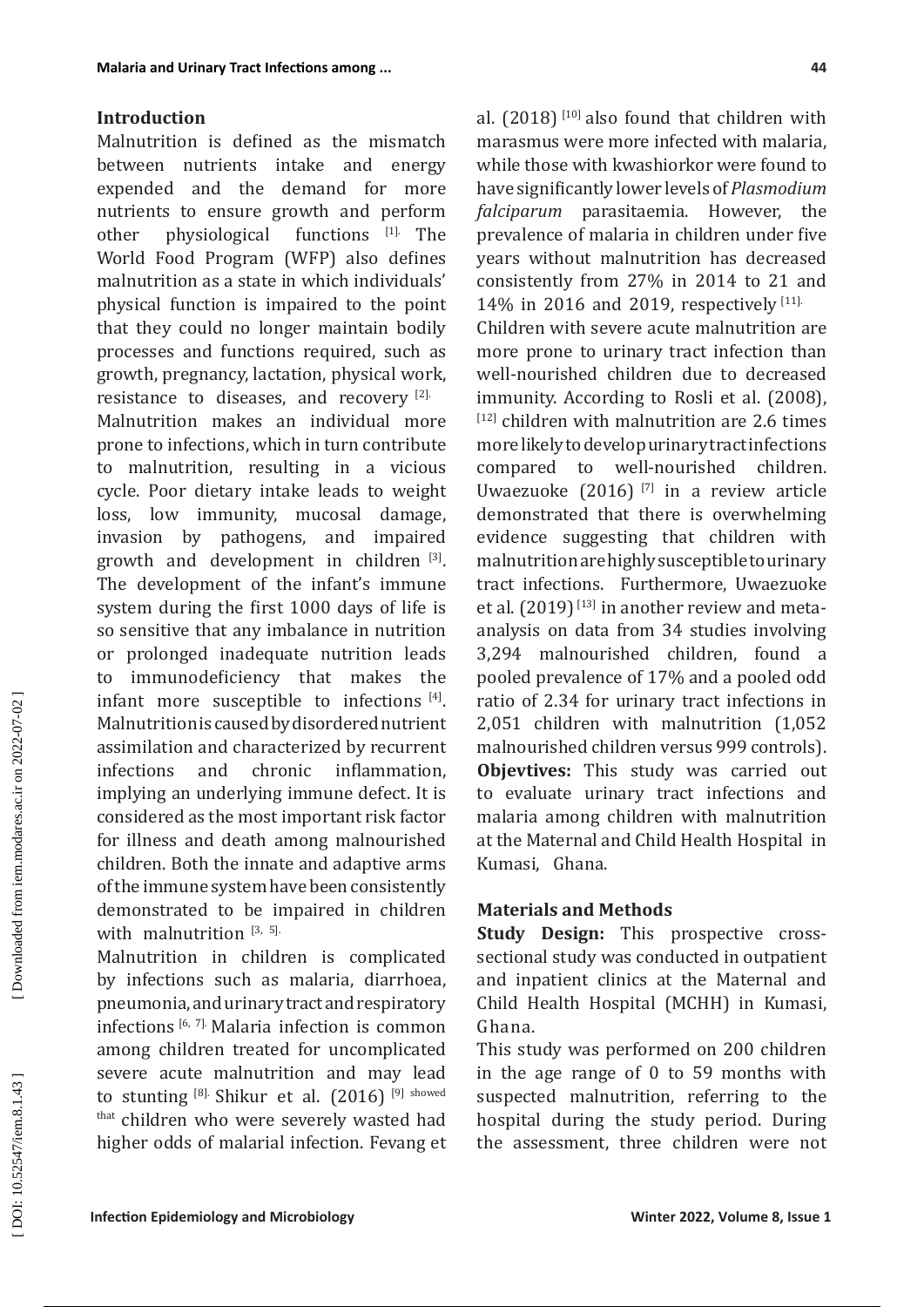malnourished, and eight caregivers did not give informed consent; thus, 11 children were excluded from the study. The remaining 189 caregivers gave informed consent, and their children were recruited into the study. The study was conducted in the outpatient department (OPD) of the Nutritional Rehabilitation Center and the malnutrition ward at the Maternal and Child Health Hospital (MCHH) in Kumasi, Ghana.

MCHH is a district hospital with a capacity of 65 beds. The children ward has 33 beds. MCHH is a recognized center for the management and rehabilitation of children with malnutrition.

Criteria for diagnosing malnutrition were **s**evere wasting (weight-to-height ratio <70% or <-3 SD) and/or edema of both feet [13].

 **Study Procedure:** The study was conducted during January 2, 2019 to April 30, 2019. Children with malnutrition in the age range of 0 to 59 months, who presented to MCHH were recruited. Recruitment was done in the ward and in the outpatient department (OPD) of the Nutritional Rehabilitation Center.

The types of malnutrition among participants were determined using weight to height/length (wasting), height to age (stunting), and weight to age (underweight) ratios and edema of both feet. These features were used to determine the types of malnutrition such as kwasiokor, marasmus, and marasmic/kwashiorkor.

**Procedure for Measurement of Length:**  The length of participants less than two years of age was measured using an infantometer (seca 416). The infantometer was placed on a flat surface, and the participant was placed in a supine position. The head of the participant was positioned firmly against the cephalic end of the infantometer, and the knees were extended. The feet were fixed at right angles to the caudal end, and the length

was recorded based on the nearest 0.1 cm. **Procedure for Measurement of Height:**  The height of participants over two years old was measured using a microtoise attached to a smooth, straight wall. They were made to stand erect, barefoot, with feet at right angles, and flat back against the wall. The headpiece of the "microtoise" was then gently lowered so that it touched the hair and made contact with top of the head. Height was recorded based on the nearest 0.1 cm.

**Procedure for Measuring Weight:** Children under five years of age, weighing less than 23 kilogram (kg), were weighted using toddlers weighing scale, while children under five years of age, who weighed more than 23 kg, were weighted using the adult analog weighing scale based on the nearest 0.1 kg. **Procedure for Rapid Diagnostic Test (RDT) and Blood Film Test for Malaria:**  Venous blood was collected from the dorsum of the palm or the cubital fossa. The identified area was thoroughly cleaned with 70% isopropyl alcohol. A tourniquet was then applied to make the vein engorge, and about one milliliter of blood was drawn with a needle and a syringe and transferred into a lithium heparinized tube.

One to two drops of blood were used in the rapid diagnostic test for malaria (parascreen for all *plasmodium* species, by Zephyr Biomedicals, India). The rapid diagnostic test for malaria was all done and read by one laboratory technician to eliminate inter-observer errors. The remaining blood sample was used in the blood film test for malaria parasites. Thick and thin films were made for each patient. Blood smears were stained with 3% Giemsa for 30 minutes. Two experienced laboratory technicians read the slides, and in case of any discrepancies, a third technician was employed for confirmation. A smear was judged to be negative if no parasites were observed after reviewing 100 high-power fields.

DOI: 10.52547/iem.8.1.43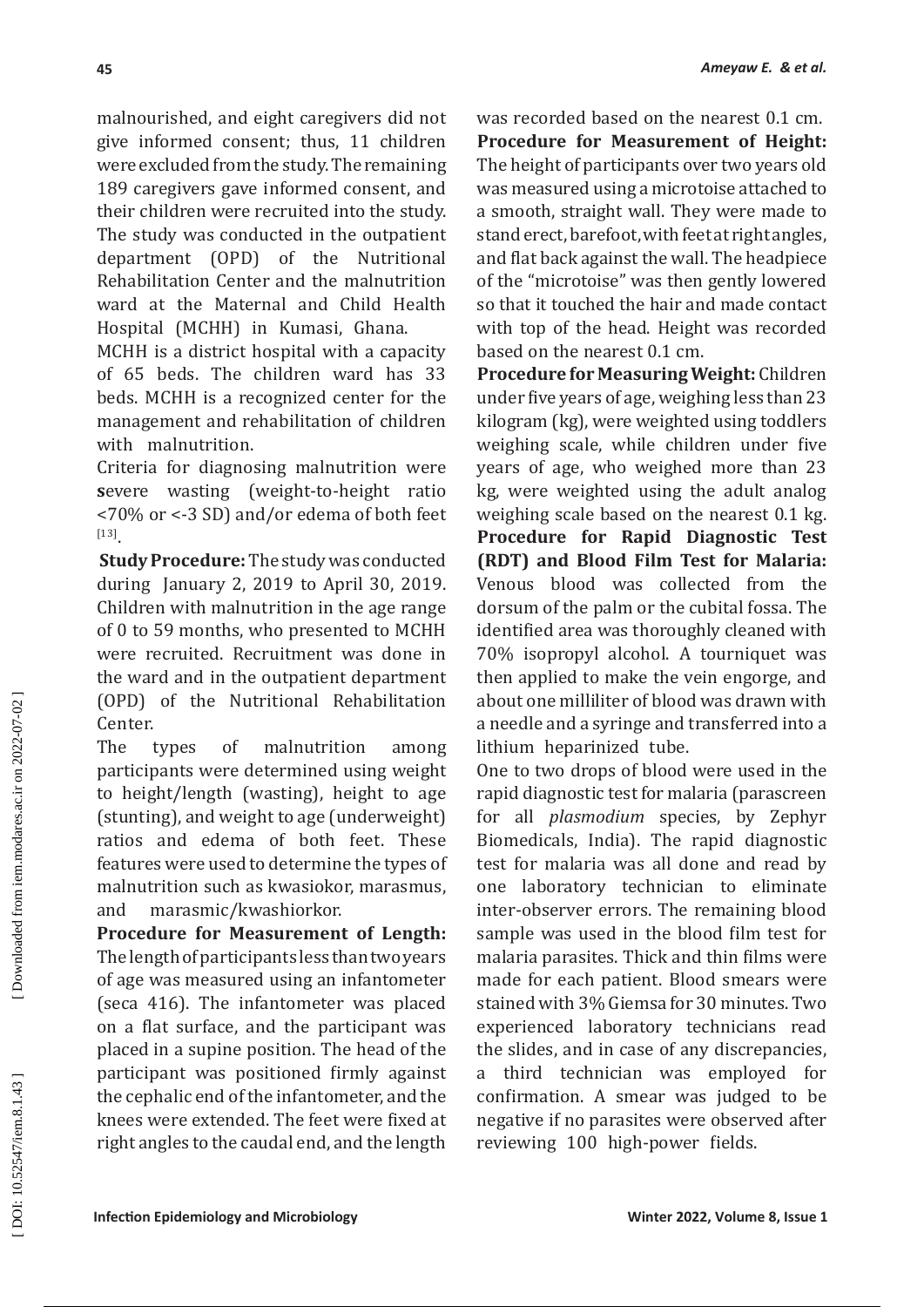**Urine sample collection for urine dipstick test:** Caregivers were given clean sample bottles to collect mid-stream urine from participants for urine dipstick testing. Participants under six months were encouraged to breastfeed, and those older than six months were given water or fruit juice to drink to help them void freely and easily. In situation where urine sample collection was difficult, urethral catheterization was done under aseptic conditions to obtain urine. Xylocaine gel was used as a lubricant to prevent or reduce urethral abrasion and also to serve as a local anesthesia.

The urine sample was collected into a clean sample bottle and tested using combi-10 urine dipstick, which detects nitrite and leukocyte esterase activity as well as other parameters. Patients whose urine sample was positive for nitrite, leukocyte esterase activity, or both were classified positive for urine dipstick test and hence diagnosed with urinary tract infections. A positive nitrite or leukocyte esterase test indicates that a significant number of bacteria may be present in the participant's urine. The urine dipstick test was done by one laboratory technician to avoid inter-observer variability.

**Statistical Analysis:** Data collected by the case report forms were entered into Excel 2010 and analyzed using Stata software Version 14. Univariate analysis with point estimates were presented in frequencies and percentages. Fisher's exact test was used to assess differences in the means of continuous variables, and significant levels were assessed using a *p* <0.5.

**Ethical Approval:** The management of Maternal and Child Health Hospital gave us the authorization to conduct the study, and the Committee on Human Research, Publications, and Ethics of Kwame Nkrumah University of Science and Technology

(KNUST) gave ethical approval for the study protocol (reference number: CHRPR/ AP/081/19).

# **Findings**

**Demographic characteristics of participants**: Table 1 presents the demographic information of children with malnutrition, including age, sex, registration status of National Health Insurance Scheme (NHIS), and tribe of participants. The median age of participants was 14 months (IQR: 9-20). The youngest child was two months old, and oldest one was 59 months old. About 88.88% of children were up to 24 months old. More than half of the participants (55.5%) were male. Most participants (84.13%) were registered under the NHIS, while 11.64% were not registered, and 4.23% were registered, but their registration status was expired. The major tribe was Akan, accounting for 71.43% of participants.

**Nutritional status of children:** Table 2 demonstrates the types of malnutrition including wasting, underweight, and stunting. Marasmus was the commonest type of malnutrition, accounting for 80.95% of participants recruited, while marasmic/ kwashiorkor and kwashiorkor accounted for 11.64 and 7.41% of participants, respectively. Children aged over 21 months were at higher risk of developing kwashiorkor than marasmus (approximately 16 months) and marasmic kwashiokor (over 14 months) as depicted in Figure 1. Based on weight to height/length (wasting) ratio, 13.87 and 62.42% of participants with a mean age of 16 months were diagnosed with mild and severe malnutrition, respectively, whilst 23.70% of them with a mean age of 13 months were diagnosed with moderate malnutrition. Based on weight to age (underweight) ratio, 32.28 and 4.76% of children were mildly and severely underweight, whilst based on height to age (stunting) ratio, 2.12% were severely stunted as depicted in Figure 2.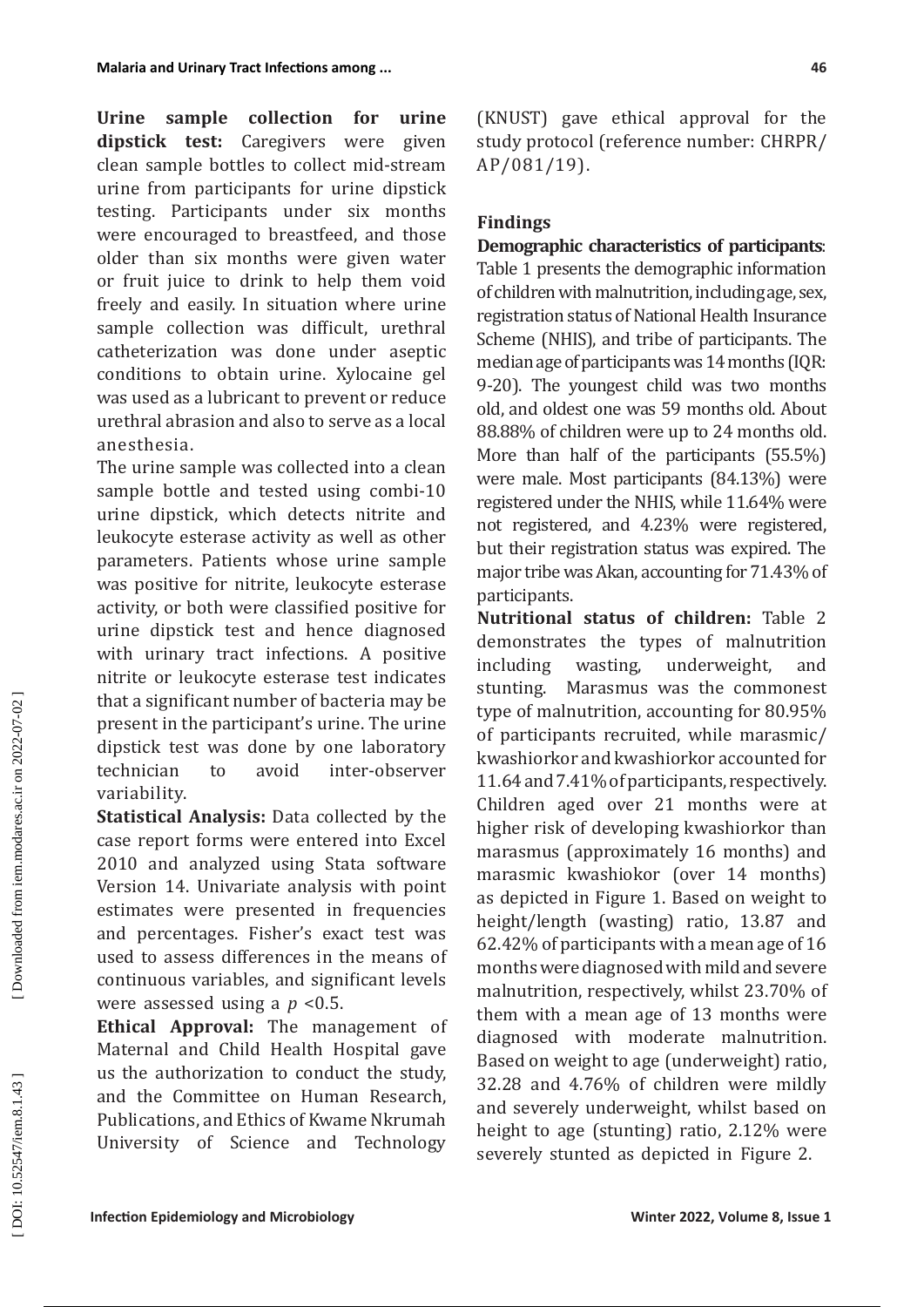| <b>Variables</b>                 | <b>Category</b> | <b>Frequency N (%)</b> |  |
|----------------------------------|-----------------|------------------------|--|
|                                  | $0 - 12$        | 84 (44.44)             |  |
|                                  | 13-24           | 84 (44.44)             |  |
| Age (months)                     | 25-36           | 15 (7.94)              |  |
|                                  | 37-48           | 3(1.59)                |  |
|                                  | 49-59           | 3(1.59)                |  |
| <b>Sex</b>                       | Male            | 103 (55.5)             |  |
|                                  | Female          | 86 (45.5)              |  |
|                                  | Access          | 159 (84.13)            |  |
| <b>National health insurance</b> | No Access       | 22 (11.64)             |  |
|                                  | Expired         | 8(4.23)                |  |
| <b>Tribe</b>                     | Akan            | 135 (71.43)            |  |
|                                  | Mole-Dagomba    | 10 (5.29)              |  |
|                                  | Ewe             | 6(3.17)                |  |
|                                  | Ga-Adangbe      | 4(2.12)                |  |
|                                  | Guan            | 3(1.59)                |  |
|                                  | Others          | 31(16.40)              |  |

## **Table 2)** Nutritional status of participants

| <b>Variables</b>                  | <b>Category</b>     | Frequency N (%) |  |
|-----------------------------------|---------------------|-----------------|--|
|                                   | Kwashiokor          | 14 (7.41)       |  |
| <b>Type of malnutrition</b>       | Marasmus            | 153 (80.95)     |  |
|                                   | Marasmic Kwashiokor | 22 (11.64)      |  |
|                                   | Severe              | 108 (62.42)     |  |
| Weight to height/length (wasting) | Moderate            | 41 (23.70)      |  |
|                                   | Mild                | 24 (13.87)      |  |
|                                   | Severe              | 9(4.76)         |  |
|                                   | Moderate            | 95 (50.26)      |  |
| Weight to age (underweight)       | Mild                | 61 (32.28)      |  |
|                                   | Normal              | 24 (12.70)      |  |
|                                   | Severe              | 4(2.12)         |  |
|                                   | Moderate            | 41 (21.69)      |  |
| Height to age (stunting)          | Mild                | 67 (35.45)      |  |
|                                   | Normal              | 77 (40.74)      |  |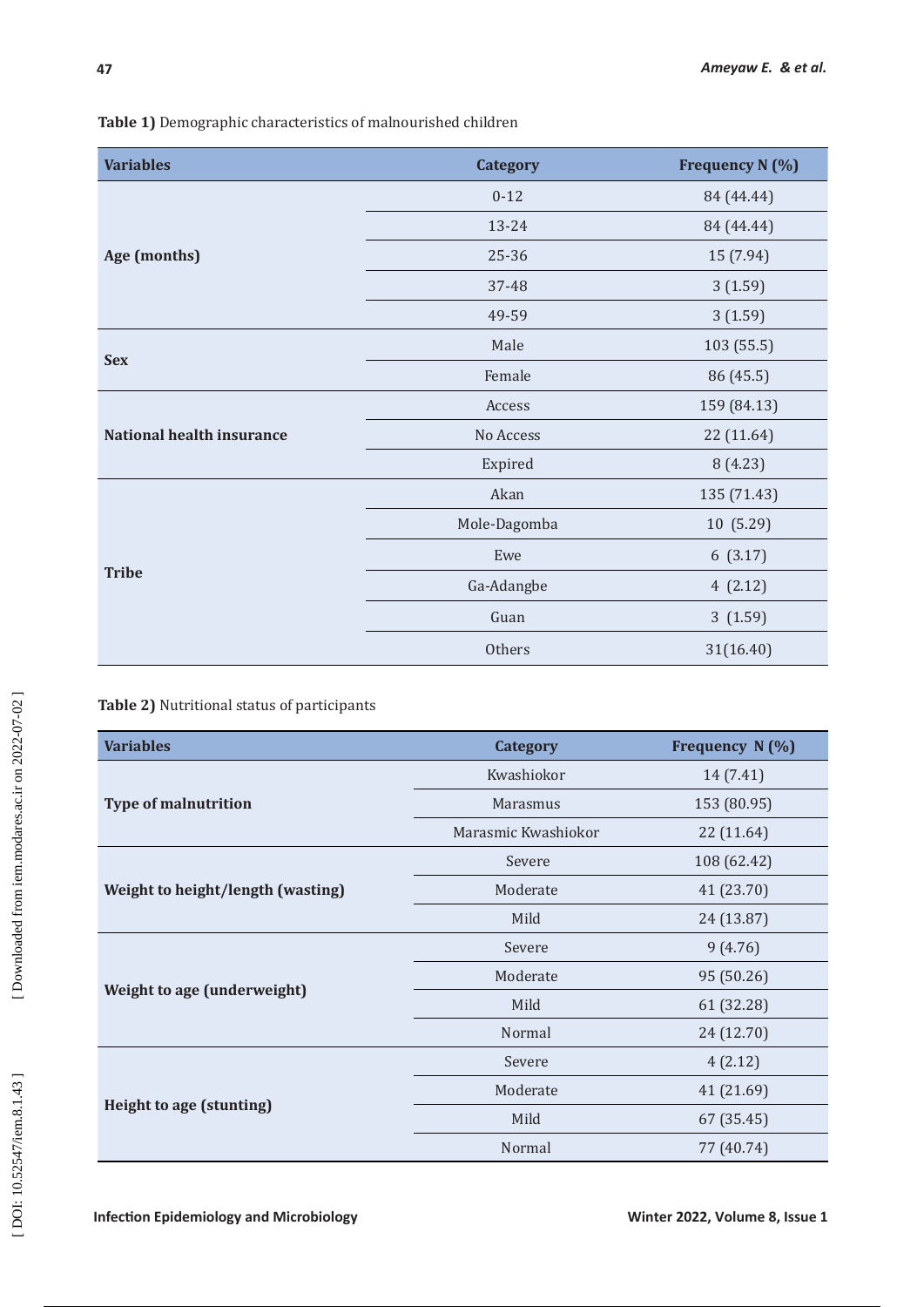

**Figure 1)** Average age distribution of the malnourished children





# **Infections among children with**

**malnutrition:** For infections, 15.87% of participants had positive blood smears for malaria, while 19.58% tested positive for malaria using RDT: also, 20.11 and 20.63% had positive nitrite and leukocyte esterase tests, respectively as presented in Table 3. Data were presented in frequency and percentage. Fewer children with kwashiorkor had malaria compared to marasmic/ kwasiokor and marasmus. Proportions were compared using Fisher's exact test.

# **Discussion**

Infections are more common among children with malnutrition than among well-nourished peers because nutrition is an important factor in the development of immunity, especially in children  $[3, 4]$ . Furthermore, infections

cause extensive systemic immune activation triggering the release of specific cytokines, which cause fever, nausea, hypophagia, and cachexia and worsen or cause malnutrition  $[3, 15]$ . Cytokines also affect the production of insulin and insulin-like growth factor 1, leading to growth retardation [15]. Malnutrition in children is complicated by infections such as malaria, diarrhoea, pneumonia, as well as urinary tract and respiratory infections  $[6, 7]$ . In this study, 15.87 and 19.58% of malnourished children were diagnosed with malaria by means of microscopy using blood smear test and rapid diagnostic test for malaria, respectively. The prevalence of malaria in children under five years without malnutrition has decreased consistently over time from 27% in 2014 to 21 and 14% in 2016 and 2019, respectively  $[11]$ .

Children with marasmus (28/37) in this study were more likely to have malaria compared to those with kwashiorkor (3/37). Shikur et al.  $(2016)$  [9] found out that most malnourishedchildren had malaria compared to wellnourished children. Fevang et al. (2018) [10] also found lower parasitemia in children with kwashiorkor compared to those with marasmic kwashiorkor and marasmus. The reason for the lower prevalence of malaria infection in children with kwashiorkor seems to be an excess amount of prooxidants leading to the production of excess free radicals. Furthermore, it has been found that the concentration of free fatty acids is high in children with kwashiorkor and, therefore, the erythrocyte membrane is prone to peroxidation [10].

Bacterial infections are more common among children with malnutrition than in normal controls  $^{[16]}$ . Up to 20.11 and 20.63% of participants had positive results for nitrite and leukocyte esterase activity in urine dipstick test, respectively. Uwaezuoke et al.  $(2019)$ <sup>[13]</sup> in a review article found a pooled prevalence of 17% and a pooled odd ratio of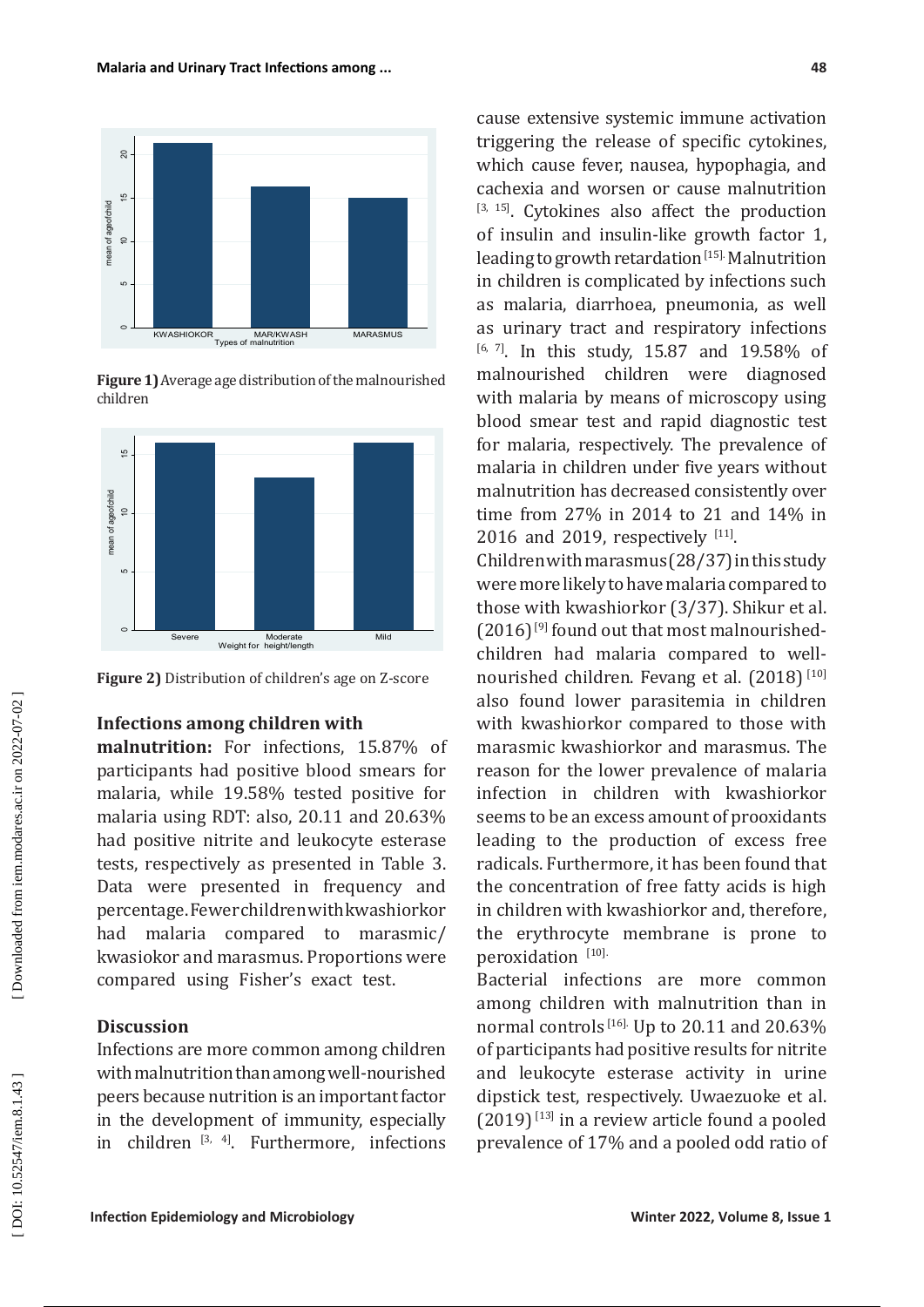| <b>Variables</b>               | <b>Response</b><br>Frequency, N (%) |            |                 | <b>Total</b> | <b>P-Value</b> |
|--------------------------------|-------------------------------------|------------|-----------------|--------------|----------------|
|                                | <b>Kwashiokor</b>                   | Mar/Kwa    | <b>Marasmus</b> |              |                |
| Malaria (blood film)           |                                     |            |                 |              | .104           |
| Positive                       | 2(14.29)                            | 7(31.82)   | 21 (13.73)      | 30 (15.87)   |                |
| <b>Negative</b>                | 12 (85.71)                          | 15(68.18)  | 132(86.27)      | 159 (84.13)  |                |
| <b>Malaria (RDT)</b>           |                                     |            |                 |              | .540           |
| Positive                       | 3(21.43)                            | 6(27.27)   | 28 (18.30)      | 37 (19.58)   |                |
| <b>Negative</b>                | 11 (78.57)                          | 16 (72.73) | 125 (81.70)     | 152 (80.42)  |                |
| <b>Urinalysis (Nitrite)</b>    |                                     |            |                 |              | .216           |
| Positive                       | 1(7.14)                             | 7(31.82)   | 30(19.61)       | 38 (20.11)   |                |
| <b>Negative</b>                | 13 (92.86)                          | 15 (68.18) | 123 (80.39)     | 151 (79.89)  |                |
| <b>Urinalysis (Leukocytes)</b> |                                     |            |                 |              | .836           |
| Positive                       | 2(14.29)                            | 5(22.73)   | 32 (20.92)      | 39 (20.63)   |                |
| Negative                       | 12 (85.71)                          | 17 (77.27) | 121 (79.08)     | 150(79.37)   |                |

**Table 4)** Comparison of infection and type of malnutrition

## **Table 3)** Infections among children with malnutrition

| <b>Variables</b>       | <b>Category</b> | <b>Frequency N (%)</b> |
|------------------------|-----------------|------------------------|
| Malaria (blood film)   | Positive        | 30 (15.87)             |
|                        | Negative        | 159 (84.13)            |
| <b>RDT</b> for malaria | Positive        | 37(19.58)              |
|                        | Negative        | 152 (80.42)            |
| <b>Urine culture</b>   | Positive        | 32 (16.93)             |
|                        | Negative        | 157 (83.07)            |
| <b>Nitrite</b>         | Positive        | 38 (20.11)             |
|                        | Negative        | 151(79.89)             |
| Leukocyte esterase     | Positive        | 39 (20.63)             |
|                        | Negative        | 150 (79.37)            |
| <b>Urine sugar</b>     | Positive        | 12(7.10)               |
|                        | Negative        | 157 (92.90)            |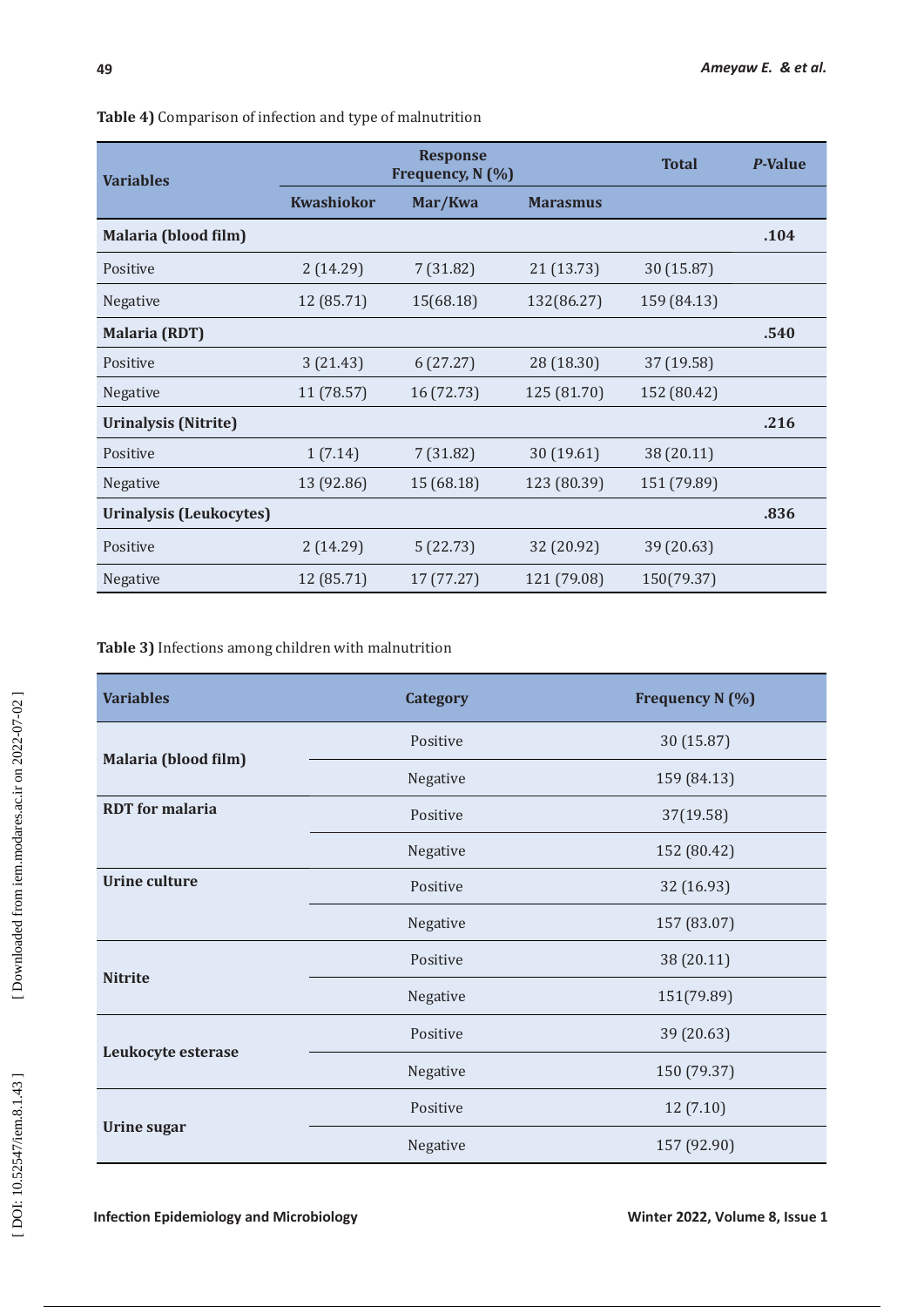2.34 for urinary tract infection in children with malnutrition. Rosli et al (2008) [12] in a similar study found out that 16.4% of children with malnutrition had urinary tract infection compared to 6.4% in wellnourished children. The difference in the proportion could be due to the fact that Rosli et al.  $(2008)$ <sup>[12]</sup> cultured bacterial isolates, while in this study, urinalysis was done using either nitrite or leukocyte esterase activity or both as a diagnostic test for urinary tract infection. However, comparable findings make it possible to use simple laboratory tools such as rapid diagnostic test for malaria and urine dipstick test to quickly diagnose malaria in district hospitals in Ghana and other low-income countries. To limit falsenegative and false-positive results in nitrite and leukocyte esterase tests, caution was taken to ensure that clean catch urine was used in a clean bottle within two hours of collection. Participants with diabetes were excluded, and patients taking drugs such as cephalexin, nitrofurantoin, and vitamin  $C^{[17]}$ were also excluded or asked to stop taking these drugs 72 hours before recruitment.

## **Conclusion**

Malaria and urinary tract infections are not uncommon among children with malnutrition. Therefore, all children with severe malnutrition should be investigated for parasitic and bacterial infections. At the district and sub-district levels, simple laboratory tools such as rapid diagnostic test for malaria and urine dipstick test could be useful for such purposes.

**Limitations of this study:** There could be false-positive and false-negative results for nitrate and leukocyte in urine dipstick test, but this test could be an important guide in managing children with malnutrition in resource-limited settings because many first- and second-level hospitals in resourcelimited countries including Ghana do not have well-resourced laboratories for doing

culture and sensitivity test which is the gold standard. Furthermore, well-nourished peers were not compared because the study was a hospital based study.

## **Acknowledgements**

The authors of this article express theirgratitude to the hospital management for allowing us to undertake the study at the Maternal and Child Health Hospital.

**Ethical Permission:** approval to conduct the study was obtain from the Committee on Human Research, Publication and Ethics of Kwame Nkrumah University of Science and Technology (CHRPE /AP/081/19). **Conflict of Interests:** The authors declare that there is no conflict of interests. **Authors' contribution:** Conceptualization: EA and RA, data curation: EA, IO and TOK, formal analysis: EA and TJA, Investigation: PT, methodology: PT, TJA and TOK, project administration: RA, supervision: EA and IO, writing of original draft: PT, TOK and RA, writing-review and editing: EA, RA, IO and TJA.

## **Fundings:** None.

**Consent to participate:** Written informed consents were obtained from all participants.

## **References**

- 1. Nikoi E, Anthamatten P. An examination of envi ronmental correlates with childhood height-forage in Ghana. Public Health Nutr. 2013;16(1):46- 53.
- 2. Bain LE, Awah PK, Geraldine N, Kindong NP, Siga Y, Bernard N, et al. Malnutrition in Sub–Saharan Africa: Burden, causes, and prospects. Pan Afr Med I. 2013:15(1):1-9.
- 3. Katona P, Katona-Apte J. The interaction be tween nutrition and infection. Clin Infect Dis. 2008;46(10):1582-8.
- 4. Martorell R. Improved nutrition in the first 1000 days and adult human capital and health. Am J Hum Biol. 2017;29(2):e22952.
- 5. França TGD, Ishikawa LLW, Zorzella-Pezavento SFG, Chiuso-Minicucci F, da Cunha MLRS, Sar tori A. Impact of malnutrition on immunity and infection. J Venom Anim Toxins Incl Trop Dis. 2009;15(3):374-90.

DOI: 10.52547/iem.8.1.43